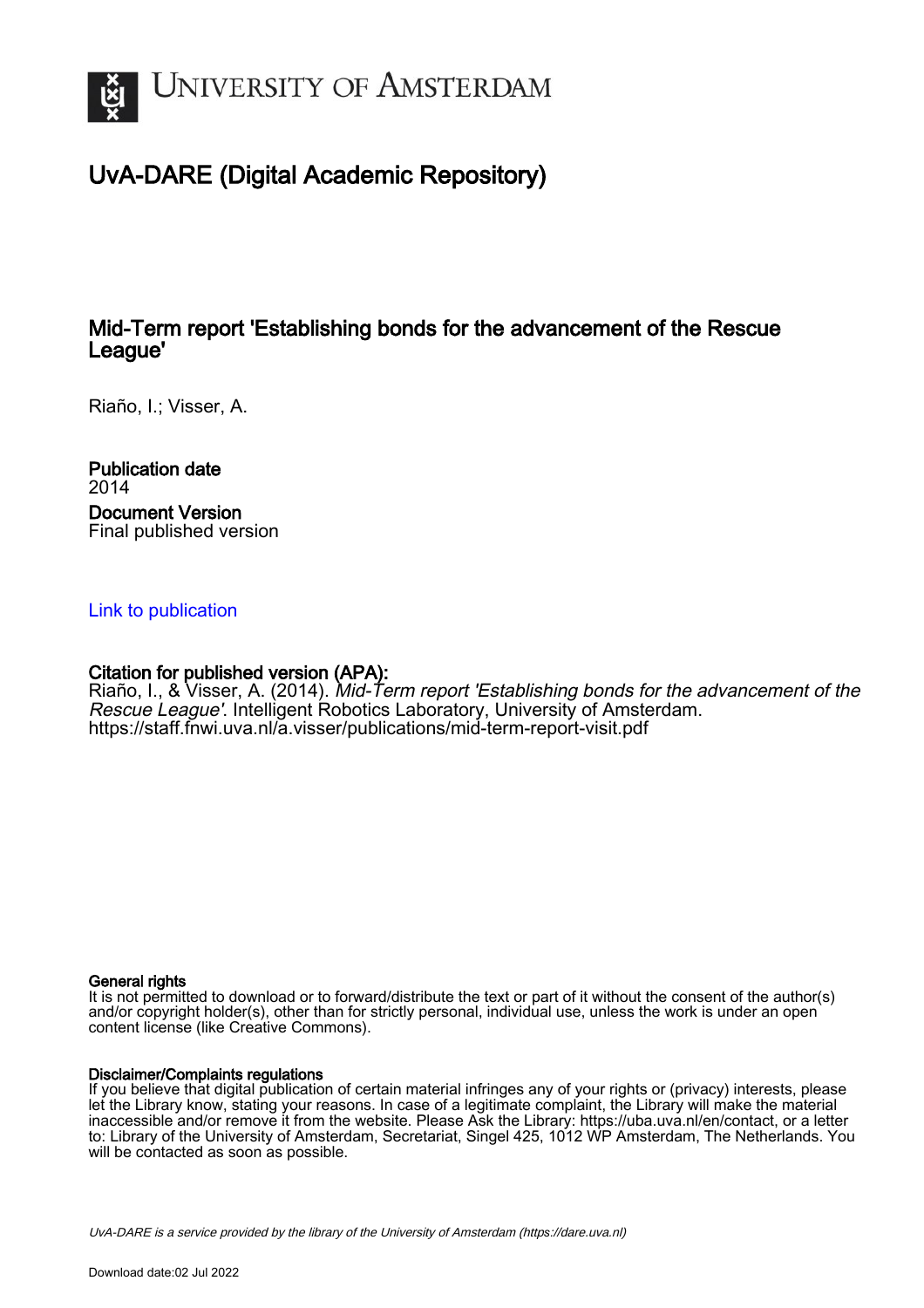## Mid-Term report "Establishing bonds for the advancement of the Rescue League"

Iván Riaño<sup>1</sup> and Arnoud Visser<sup>2</sup>

 $1$  Universidad Distrital Francisco José de Caldas, Colombia  $^2\,$  Universiteit van Amsterdam, Science Park 904, Amsterdam, The Netherlands

Abstract. The RoboCup Rescue Simulation League aims to benchmark the intelligence of software agents and robots on their capabilities to make autonomously the right decisions in a disaster response scenario. The UvA Rescue and Distribot team have come together to work cooperatively to support this aim in two ways. One aspect is to advance the popularity of this League by presenting the background of the scientific challenges outside the direct RoboCup community. Another aspect is to build the code base which allows to include state-of-the-art machine learning techniques, such as reinforcement learning, evolutionary computing and Markov decision processes. <sup>3</sup>

### 1 Introduction

The challenge for multi-agent decision as posed by the RoboCup Rescue Simulation League is nicely described by Jennings [1]. The number of tasks to be performed outnumbers the resources of the emergency responders. Further, the time needed to finish the task is not constant, but differs based on the circumstances. In addition, the number of tasks to be performed is not constant; tasks can become obsolete and new tasks can appear which means that the decision making has to be performed online. It is also a real multi-agent problem, the agent do not have the same capabilities and have to cooperate to be successful. Yet, the article is also quite critical:

"Unfortunately, the problems posed by the simulator and solutions to these have rarely, if at all, been defined, formalized and solved."

Although the RoboCup Federation sponsored short-visit does not have the ambition to define, formalize and solve all problems posed by the RoboCup Rescue simulator, we like to demonstrate how several state-of-the-art machine learning techniques, such as reinforcement learning, evolutionary computing and Markov decision processes, could be used to make optimal decisions for emergency responders.

 $^3$  This is a progress report of a short-time visit sponsored by the RoboCup Federation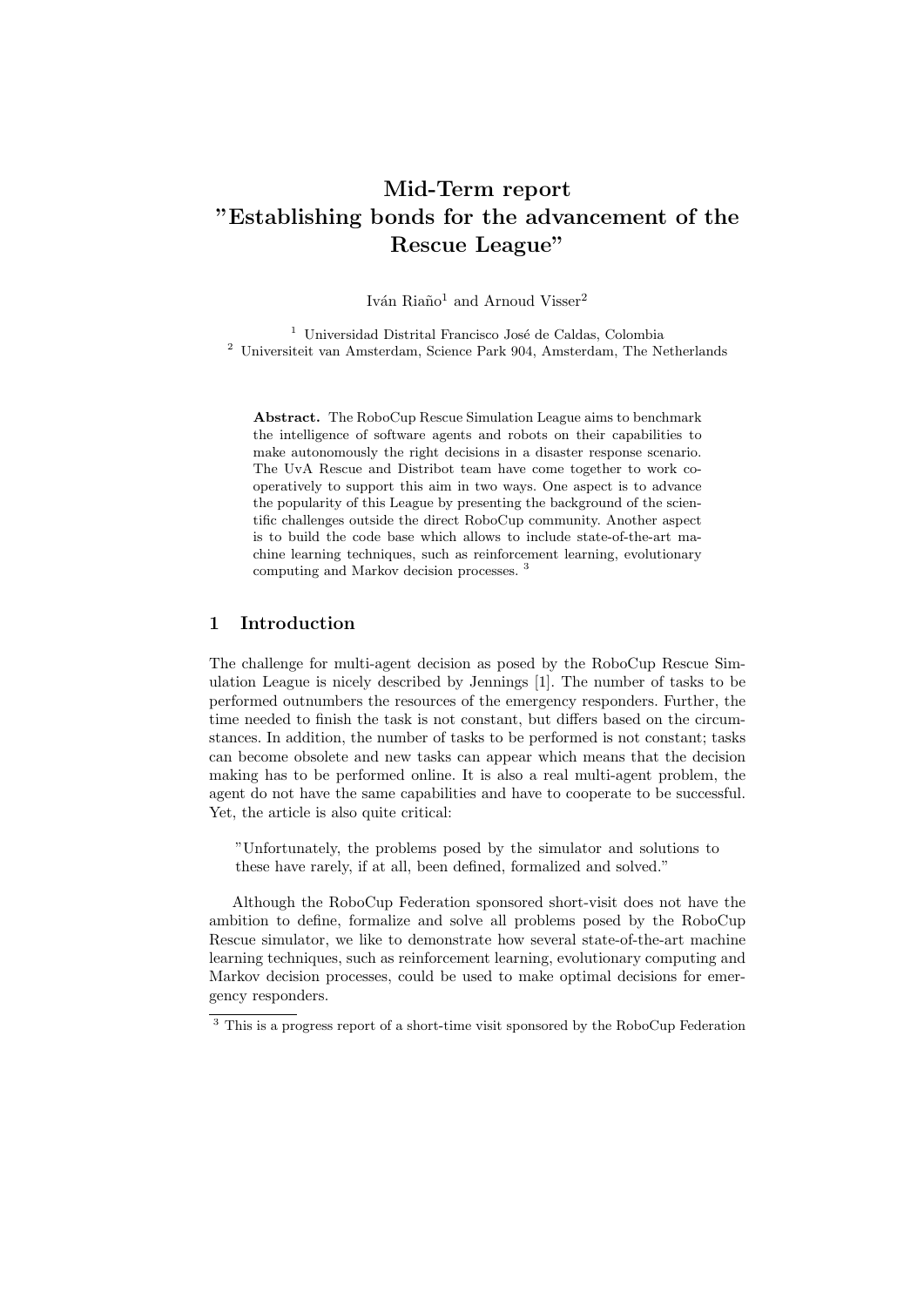#### 1.1 Explore, Extinguish and Refill

The fire brigades are responsible for extinguishing the fires that are spread in the disaster space. Selecting the fire zones is a prediction problem; the fire brigades must estimate the fire propagation, taking into account the properties of the building on fire, and the surrounding buildings, properties such as the construction method and the specifications of how much it is burning.

Every cycle the agent take decision and act, they can move, explore the disaster space, sense information of surroundings and receive information broadcasted by their teammates. The resultant behavior is the key to success when trying to reduce the human and material losses that may be caused by a disaster.

If one looks at the possible situations that may arise during a disaster, one finds that some events must be addressed before others. For instance, if a burning building has people inside, this place ought to be attended before a burning empty building. Depending on the situation a different priority value must be assigned, this value is decisive in determining the behavior of the agents. Just looking the possible set cases is clear that determining priority values is not an easy work.

As answer to the problem presented in the previous paragraphs of this document will be worked out in the following sections. First you will find the Controlled Actions and his expected impact on the agents behavior, next is presented the modified functional structure of the fire brigade agent, the next section includes two approaches for this multi-agent optimization problem; a Differential Evolution Algorithm and a Reinforcement Learning method. It would be interesting to see the difference in performance of those two methods, yet this comparison will be made in the final report.

#### 1.2 Control actions

The priority assignment problem defines the mayor agent states, and based on this priority the fire brigade can chose one building and decide if will explore from outside, extinguish, explore from inside or refill his thank. The refill action is only possible if a refuge was chosen. So combining actions with buildings results in a big set of possible behaviors, which makes for instance the learning process difficult.

#### 1.3 Agents Structure

In order to the control actions could govern the agent, the normal structure of the fire brigade was modified and divided in 5 basic sequential blocks; Sense, Identify, Decide, Action and Communicate, as illustrated in Fig. 1.

The Sense block is responsible of receiving the new environment disaster space information and pre-process it to allow his use in following stages.

On the Identify block the previous received information is used to update the agent model of world and for instance the path planning algorithm (was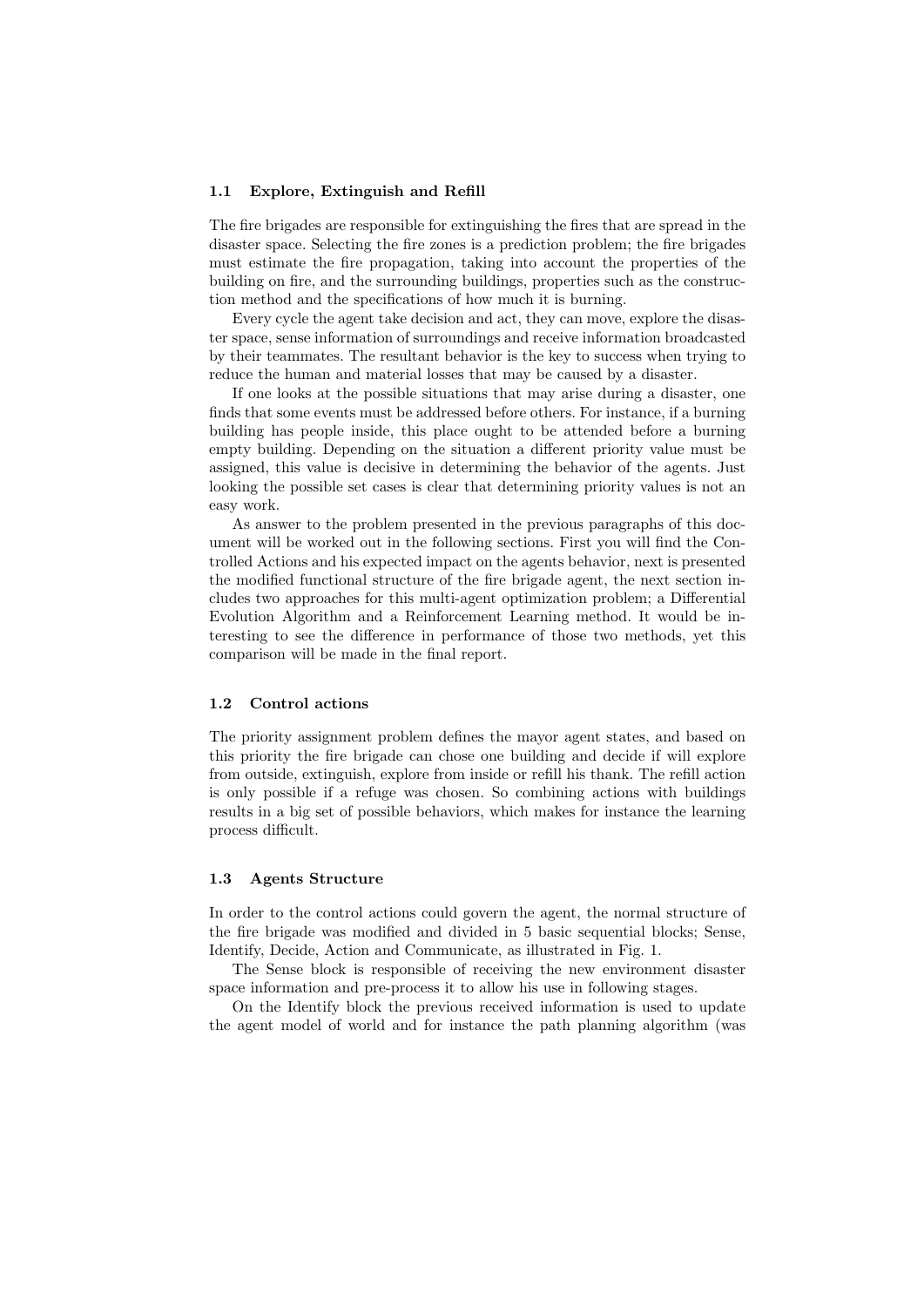

Fig. 1. Agents Structure

implemented a simple greedy algorithm to reduce the computational load) and blocked roads map.

At the Decide block was implemented the priority assignment algorithm and the actions decision algorithm; together define the next action commands to the kernel.

Inside the Action Block the priority list and the action is chosen and translated in action messages for the Kernel.

Finally the new environment information and the task on going is share on the Communication block. Note that the communication's structure follows an all-to-all broadcast scheme.

### 2 Differential evolution

The decisions are modeled with a Fuzzy Basis Function Expansion model [2]. The fuzzy membership function is a Mixture of Gaussian whose means, variances and weights were tuned using a differential evolution algorithm, as illustrated in Fig. 2. The differential evolution algorithm was chosen due to its advantages in performance and operation in optimization problems [3] compared to classical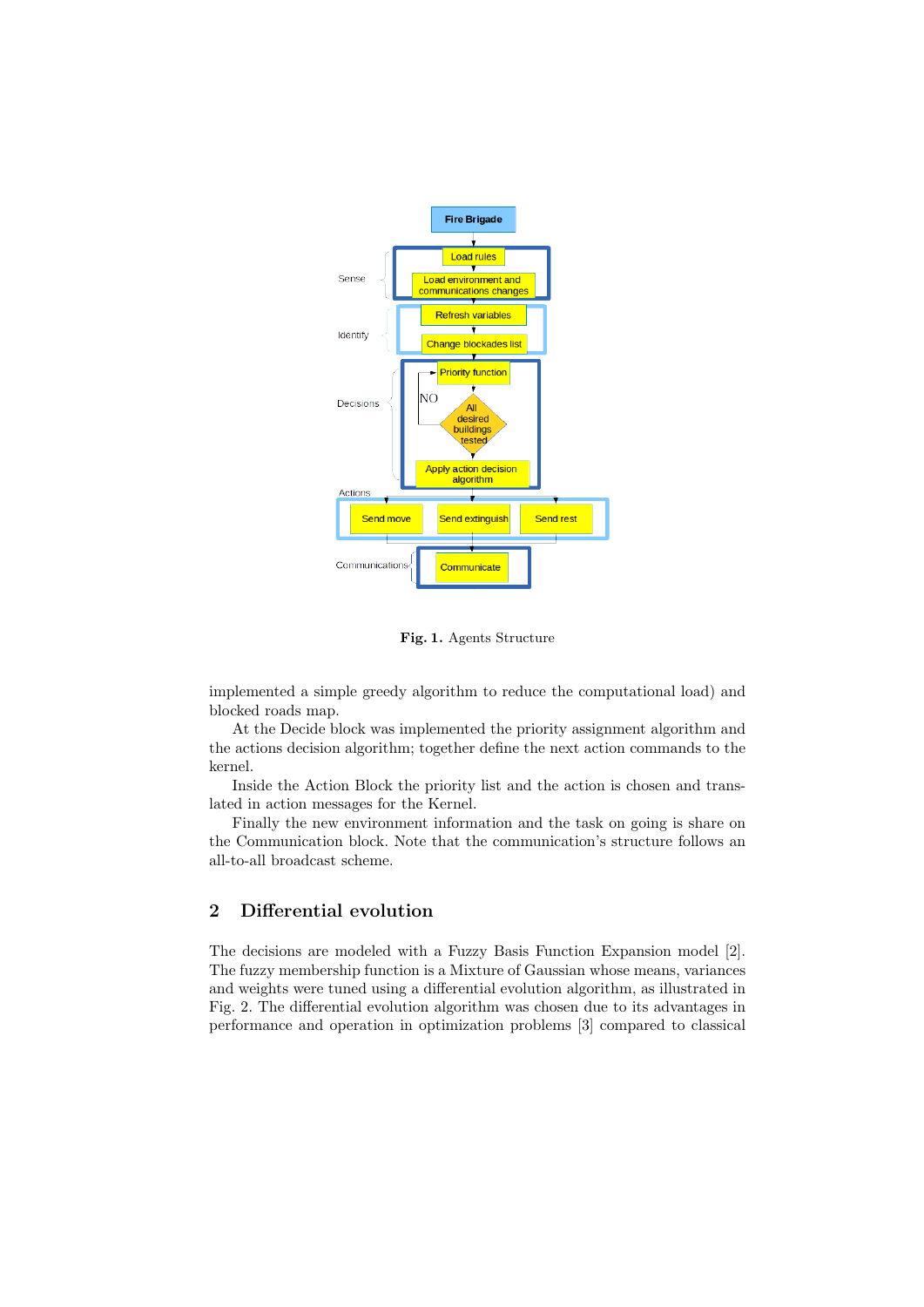evolution algorithms [4,5]. The main characteristic of a Differential Evolution Algorithm is that the new generation is generated thanks to the parameters of the best individual and the difference in chromosome of two random individuals.



Fig. 2. Flowchart of the implemented differential evolution algorithm.

The Mutation number is the relation that determine the probability that have any individual to start the mutation process in which his chromosome could change, the Crossing number is a relation that determine the probability that have any part of the chromosome of an individual to change thanks to the characteristic of the best individual of the current generation and two others random individuals. These and other main characteristics are shown in Table 1 and Table 2 and described in the following sections.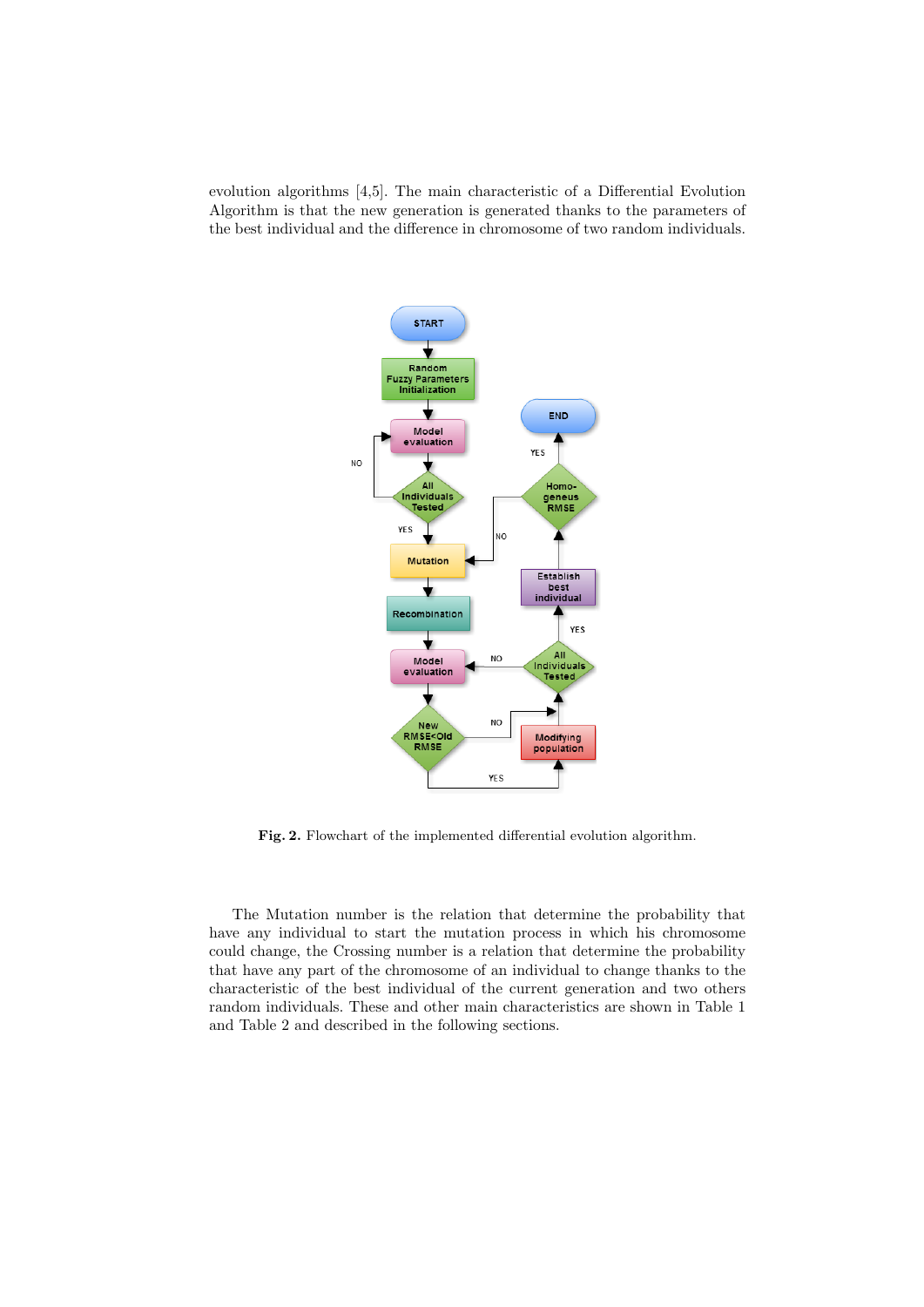| population size      | 10    |
|----------------------|-------|
| Generations          | 50    |
| Mutation rate        | (0.4) |
| Crossing probability | (0.4) |
| Fitness function     | Score |

Table 1. Differential evolution algorithm characteristics.

| <b>Fuzzy Functions</b> | Gaussian |
|------------------------|----------|
| Inputs                 |          |
| Individuals            |          |
| Outputs                |          |
|                        |          |

Table 2. Fuzzy system characteristics.

#### 2.1 Chromosome

Chromosome contains the characteristics of each individual, it is divided in two parts one for each evaluation (priority, and action) and each part into three sections: means, deviations and centers. Means and deviations are equal length to the product between the number of rules and the number of inputs. The center section is equal length to the number of rules. The parameters of the chromosome are represented with real numbers which are randomly initialized between 0 and 1, this in order to cover the whole spectrum of solutions.

#### 2.2 Mutation

The mutation vector is generated from three individuals of the current generation, one of them is the best individual of the previous generation and the other two are randomly selected, all selected individuals are different in order to propagate the characteristics of all vectors [3].

#### 2.3 Recombination

The recombination is performed individual by individual and is only possible if the fitness function of the mutated individual is better than the current individual.

#### 2.4 Input Parameters

The input parameters are normalized representations of the environment and the agent characteristics, were selected taking into account the importance of the environment information that poses and previous experiments:

Tank Level: Quantity of water on board. Buildings Area: Ground area of the buildings.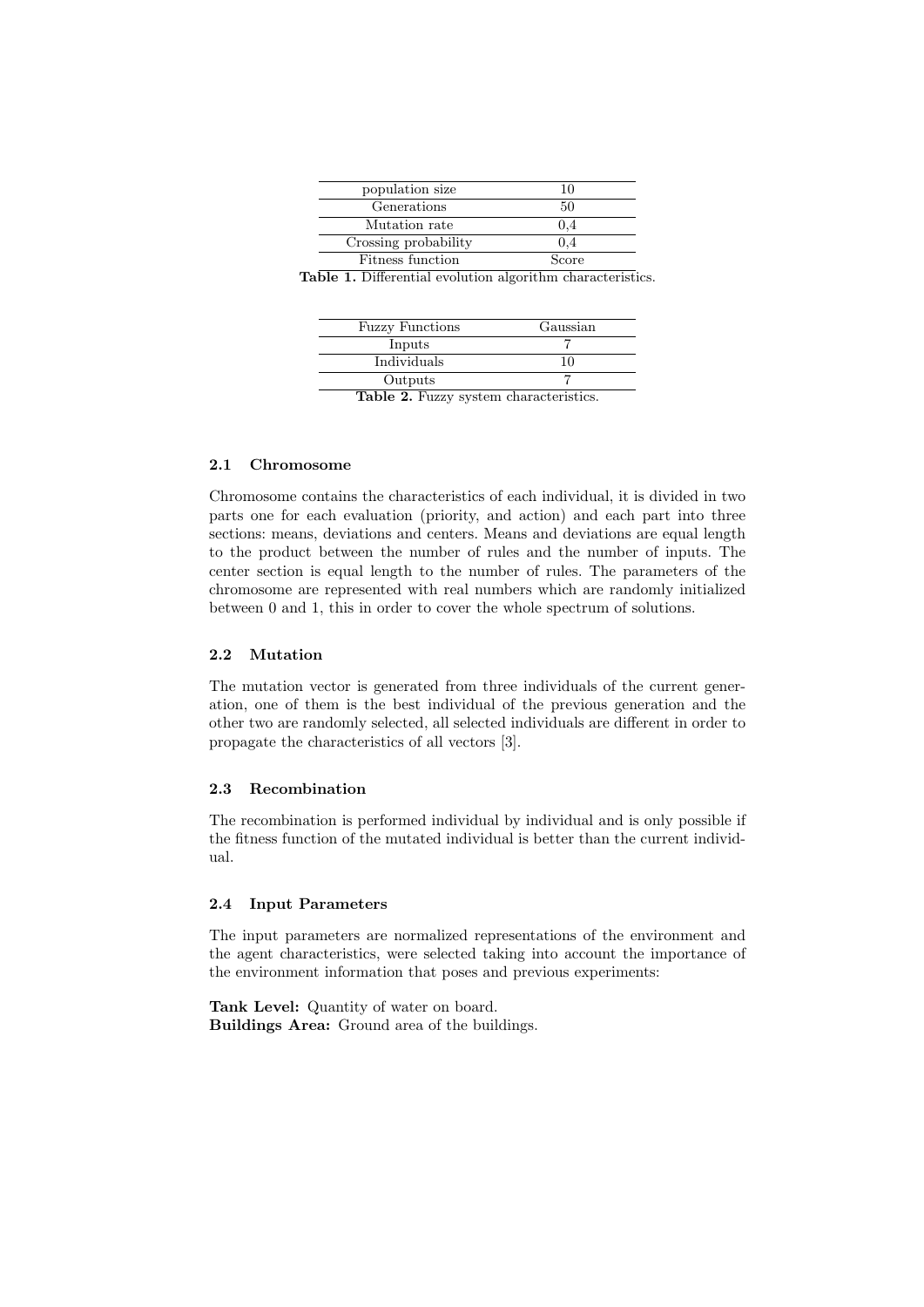Distance: Euclidean distance between the agent and the building. Temperature: Reported temperature of the building Fieriness: State of the building that represent the fire state Neighbors Fire energy: Fire energy of the adjacent buildings

The latter four parameters depend of the moment when the observation of the burning building was done. The latter two parameters to find the biggest fire in the map depend on a relation of the characteristics of each building involved.

#### 3 Reinforcement learning

Reinforcement learning makes it possible to learn the optimal policy by a simple "trail-and-error" [6]. Yet, to apply such leaning process to the real world a method is necessary which reduces the number of trails required to learn over the way. A good example of such method is TEXPLORE [7].

Inspired by the TEXPLORE method, the Distribot team has divided its action selection algorithm in two phases: an *exploration* and an *exploitation* phase. The choice between *exploration* and *exploitation* is made randomly. During the exploration a search is started for the optimal parameters  $\theta$  of the action selection function  $E_{\theta}(b_i, p)$ . The action selection function  $E_{\theta}(b)$  calculates a score for all nearby buildings  $b_i$ , which can be sorted to find the next building to be extinguished. The parameters  $\theta_i$  are in the range  $[-1, +1]$  and one of this parameters is incremented or decremented with a value of 0.2, which is remembered as a step in the parameter space  $\Delta\theta_k$ . The score function is also of the input parameters  $p_i$  defined in section 2.4, which have a value in the range [0, 1]. The score function used in the action selection algorithm is defined as follows:

$$
E_{\theta}(b_i, p_j) = \sum_{j=1}^{j \lt = 6} \theta_j p_j(b_i)
$$
 (1)

Note that the first input parameter  $p_1(b_i)$  is only a function of the agent, not the building  $b_i$  which could be selected, so this gives only an offset to the action selection function  $E_{\theta}(b_i, p)$ . The other input parameters  $p_j(b_i)$  are strongly depended on the building  $b_i$ . The action selection function  $E_{\theta}(b_i, p)$  is applied and an extinguish action is applied on building  $b_i$ . The simulator score after the action is interpreted as the reward and is stored for the combination  $(\theta_i, \Delta\theta_k)$ . The trace of steps of  $\Delta\theta_k$  is also stored, which allows to trace back to all previous parameter combinations  $\theta_i$  and the same reward is stored there (if the new reward is bigger than the old reward).

In the *exploitation* phase not a random change in the parameters  $\Delta\theta_k$  is chosen, but the  $\Delta\theta_k$  with the highest reward. In this way the optimal set of parameters for the action selection function  $E_{\theta}(b_i, p)$  can be learned. The parameters  $\theta_i$  will always be slightly modified, but it could be possible that a stable state can be found by modifying one parameter every time with a value of  $+0.2$ followed by modification with a value of  $-0.2$ .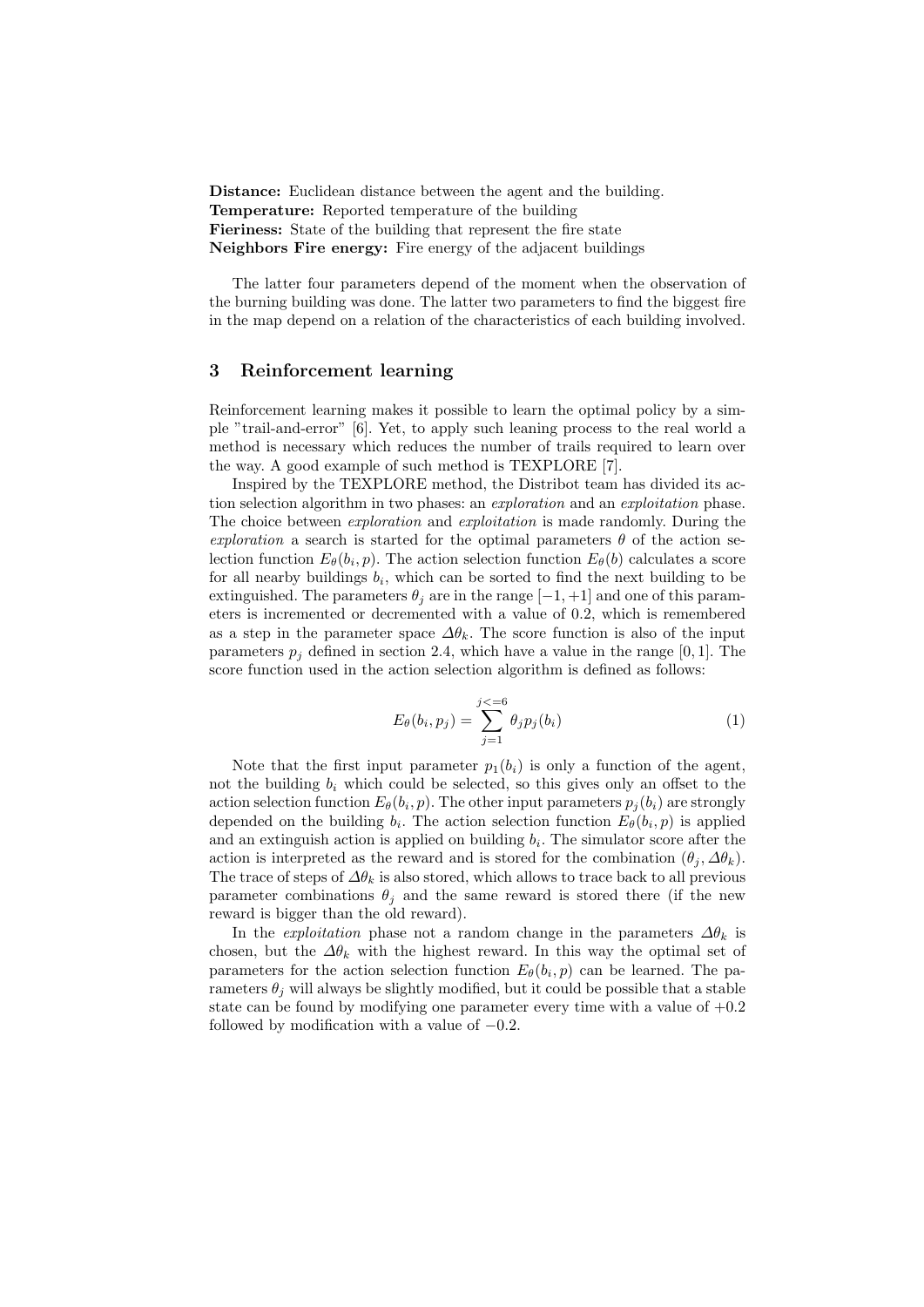This approach can be interpreted as a standard Markov Decision Process (MDP) which is composed by a set of states  $S$ , a set of actions  $A$ , a reward function  $R(s, a)$ , and a transition function  $P(s, a, s')$ . The state S corresponds with the parameters  $\theta_j$  of action selection function  $E_{\theta}(b_i, p)$ . The set of actions A corresponds with the modification of those parameters  $\Delta\theta_k$ . The reward function  $R(s, a)$  is a lookup table of the combination  $(\theta_j, \Delta\theta_k)$ . The transition function  $P(s, a, s')$  is a simple jump-table, because all modifications  $\Delta \theta_k$  are performed in steps of 0.2. Note that by selecting as action set A the modifications  $\Delta\theta_k$ , the set has a fixed number of 12 actions. When instead the action set  $A'$  would have been chosen which would consist of extinguish the fire in one of the nearby buildings  $b_i$ , the MDP would scale with the dynamic number  $b_i$  (which could become quite big for large maps).

#### 4 Results

The agents are trained on the small test world which is provided by the simulator (as illustrated in Fig. 6).

The fuzzy rules were tuned following the parameters of the Differential Evolution (DE) Table 1. These rules allow actions like move, extinguish and rest, and establish the priority buildings. The tuning process known as learning this is represented in the Fig. 3 and Fig. 4 where can be seen the score of the best individual, the worst individual and the average score of every generation.



Fig. 3. Learning process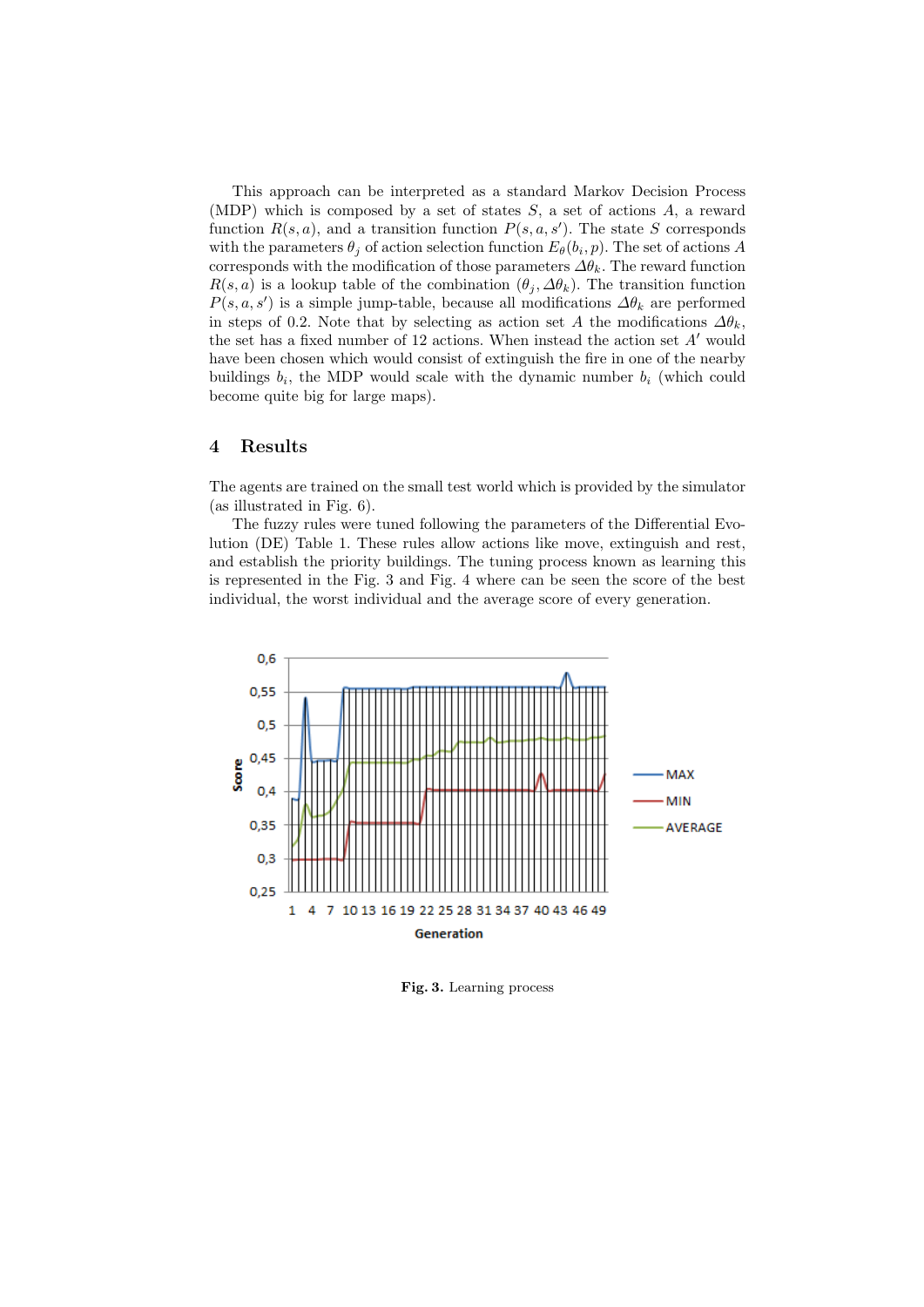

Fig. 4. Details average learning process

Based on the learning process previously presented were selected the average individuals of the generations 1, 5, 20, 30 and 50, and the best individual of the last generation to realize a deeper analysis. In Fig. 5 the score changes of the aforementioned individuals during a 70 cycles simulation are presented. In Fig. 6 can be seen screenshots of the simulation realized with the aforementioned individuals, were selected the simulation cycles 10, 40 and 70 to present more details of the found solutions.

As can be seen in Fig. 5, initially two-thirds of the buildings is burnt down. Every 10 generations the performance improves, until at the end the score is nearly two times as high.

On Fig. 6 examples are shown how the disaster evolves for different generations. Each column of 6 shows the situation at the time cycles 10, 40 and 70. Each of rows shows an average individual typically of that generation.

The average individual of generation 1 shows an undesired behavior; all the fire brigades chose the same building and remained inside during all the simulation time as can be seen in the Fig.  $6$  (a) (b) (c)

The average individual of the generation 5 exhibit a preference for large buildings, as can be seen in the Fig. 6 (d), all agents checked and waited in front of the biggest building of the disaster space, and when fires are perceived, by an ineffective way the agents start extinguish the big buildings of the disaster space Fig. 6 (e)(f). Is important to note here that the average agents have learned that use the extinguish command increase the final Score.

The Fig. 6 (g) shows the disaster space state at time 10 with the average individual of the generation 20. Here can be seen that the agents have learned that throwing water to non-fire buildings is a useful preventive action. In Fig. 6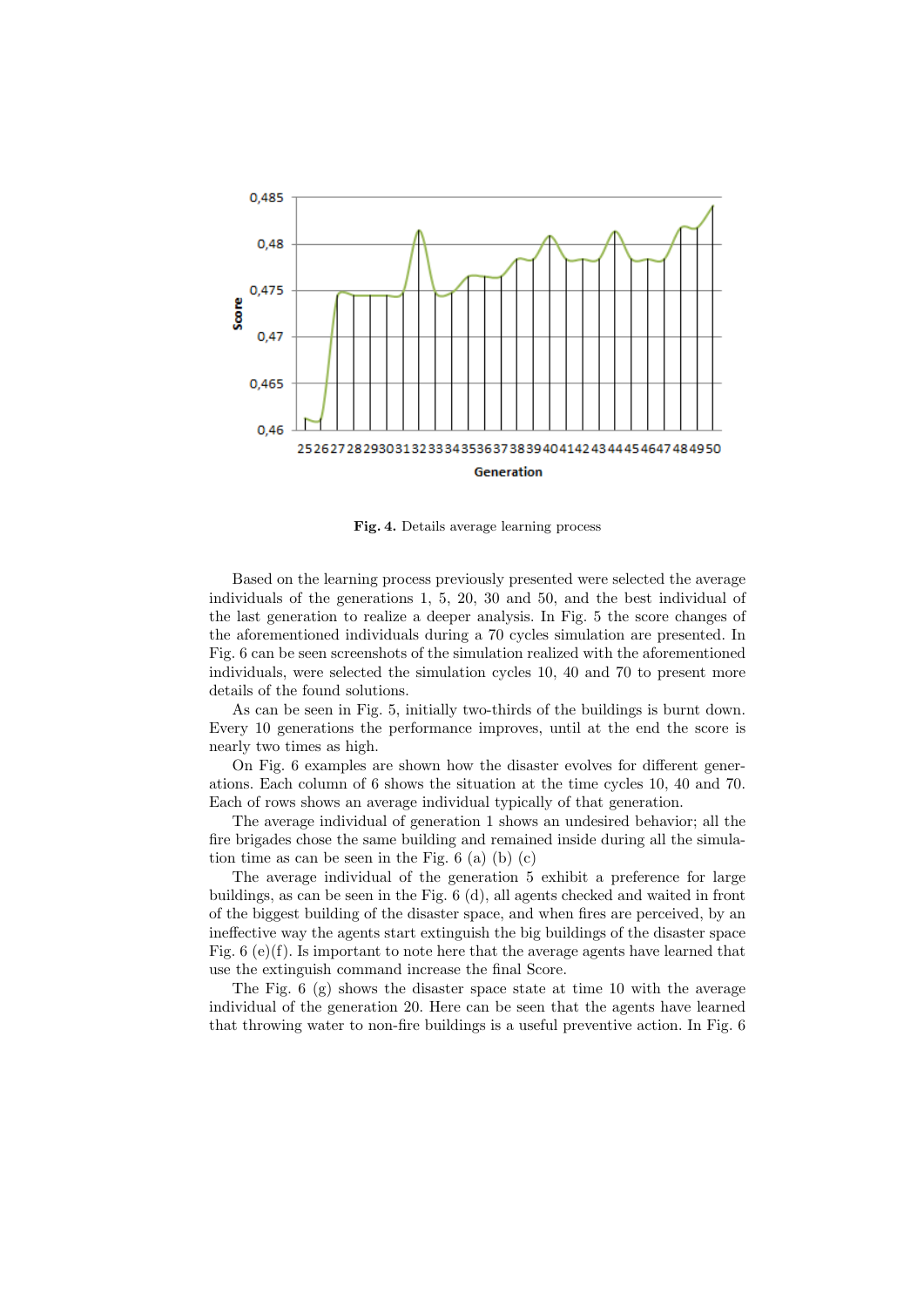

Fig. 5. Score Vs Time of average individuals

(h)(i) can be seen that the preference for large buildings that was observed in Fig.  $6(d)(e)(f)$  is still determinant.

For first time in the present tested group, the average individual of generation 30 shows a preference for small area buildings, and the undesired behavior of throwing water to refugees as can be seen in the Fig.  $6$  (j). The Fig.  $6$  (k) shows the agents extinguish a medium size building that is far of the first efforts to control the fire expansion, this policy is not good; the area at the right which was under control in the earlier generation (see Fig. 6 (i)) is now on fire (see Fig. 6 (l)) and the far extinguished buildings at top catches fire again.

The average individual of the generation 50 exhibit that the exploratory behavior is prioritized over the actions to extinguish small fires as can be seen on Fig (m), where instead a small fire was detected the fires brigades continue the disaster space exploration. in the Fig  $(n)(o)$  can be seen that the individual is choosing the bigger buildings that are close to the actual position.

The Fig. 6  $(p)(q)(r)$  shows the best individual of the generation 50, even though that present the best final score this individual have the undesirable behavior of throwing water to refuges (as can be seen in Fig.  $6$  (j)). The Fig. 6(q) shows preferences to buildings on fire with small area and close to the current location, the advantages of this politics can be seen in fig. 6 (r) that shows a bigger controlled fire area.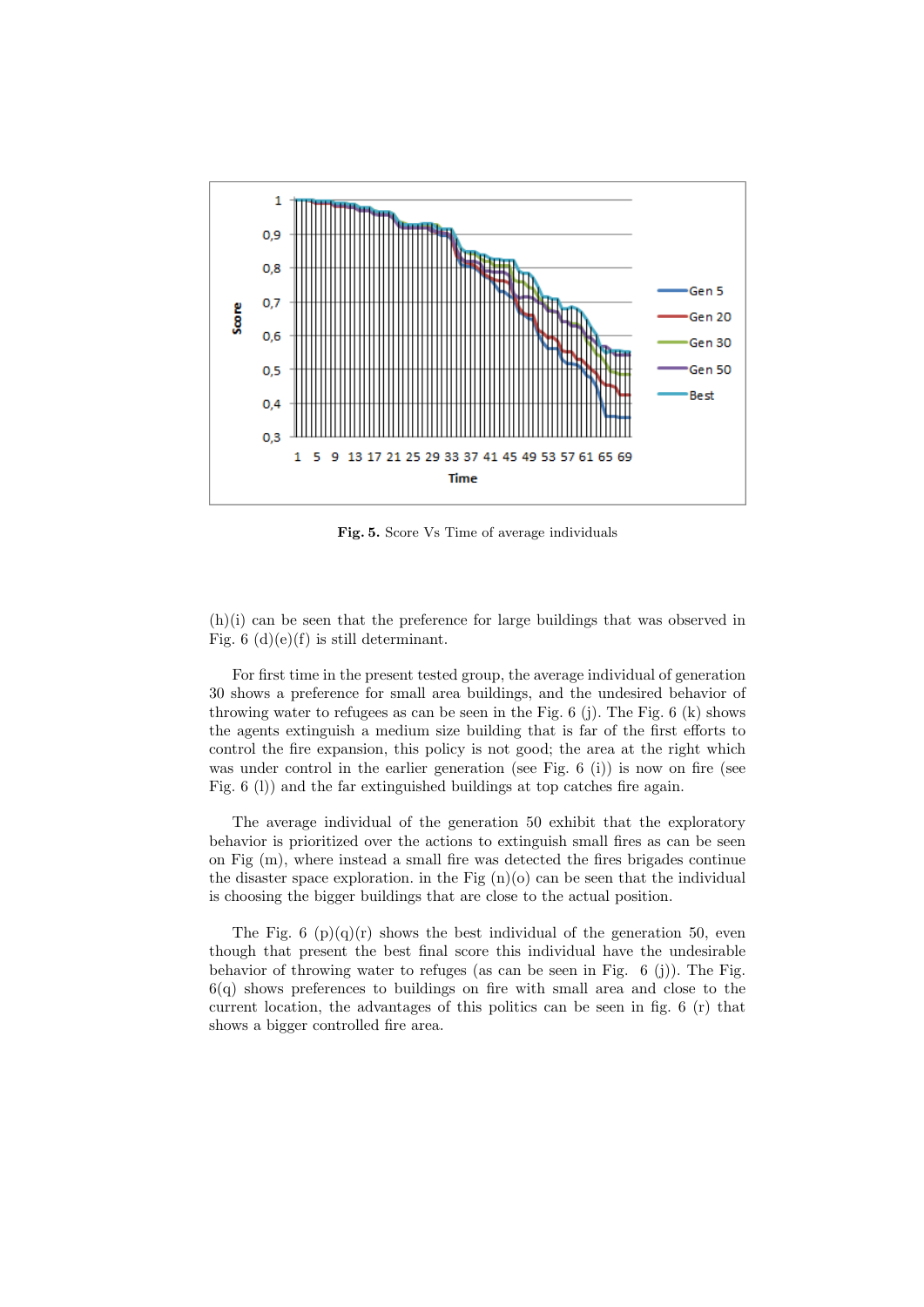#### 5 Outreach

During the short-time visit Iván Riaño gave one colloquium presentation and attended colloquia from visiting machine learning researchers:

- Iv´an David Ria˜no Salamanca, "A Differential Evolution Algorithm for tuning Rescue Agents", Intelligent Autonomous Agent Colloqium, Universiteit van Amsterdam, June 10, 2014
- Ethem Alpaydin, "Design and Analysis of Machine Learning Experiments", Informatics Institute colloquium, Universiteit van Amsterdam, June 10, 2014.
- Bert Kappen, "A statistical physics perspective of control theory", Intelligent Systems Laboratory Amsterdam Colloqium, Universiteit van Amsterdam, June 24, 2014.

In October 2014 Arnoud Visser will visit Colombia during the Robotics week. At this event he will give a keynote speech and a tutorial.

#### 6 Conclusion

The exchange of researchers from Columbia and The Netherlands has been successful in making the RoboCup Rescue Simulation League more visible in both countries. The visit has been used to exchange ideas about how state-of-the-art machine learning techniques could be used to learn to take the right decisions. The potential of this approach have been demonstrated with an evolutionary algorithm, which demonstrated that the efficiency of the policies could be improved by nearly a factor two for a small testing world.

#### Acknowledgment

We like to thank the RoboCup Federation for making this exchange visit possible.

#### References

- 1. Ramchurn, S.D., Farinelli, A., Macarthur, K.S., Jennings, N.R.: Decentralized coordination in robocup rescue. The Computer Journal (2010) bxq022
- 2. Yin, T.K., Lee, C.G.: Fuzzy model-reference adaptive control. Systems, Man and Cybernetics, IEEE Transactions on 25 (1995) 1606–1615
- 3. Villate, A., Rincon, D.E., Melgarejo, M.: Sintonización de sistemas difusos utilizando evolución diferencial. Laboratorio de Automática, Microelectrónica e Inteligencia Computacional, LAMIC (2011)
- 4. Price, K., Storn, R., Lampinen, J.: Differential Evolution a Practical Approach to Global Optimization. Natural Computing Series. Springer (2005)
- 5. Moraglio, A., Togelius, J.: Geometric differential evolution. In: Proceedings of the 11th Annual conference on Genetic and evolutionary computation (GECCO '09), ACM (2009) 1705–1712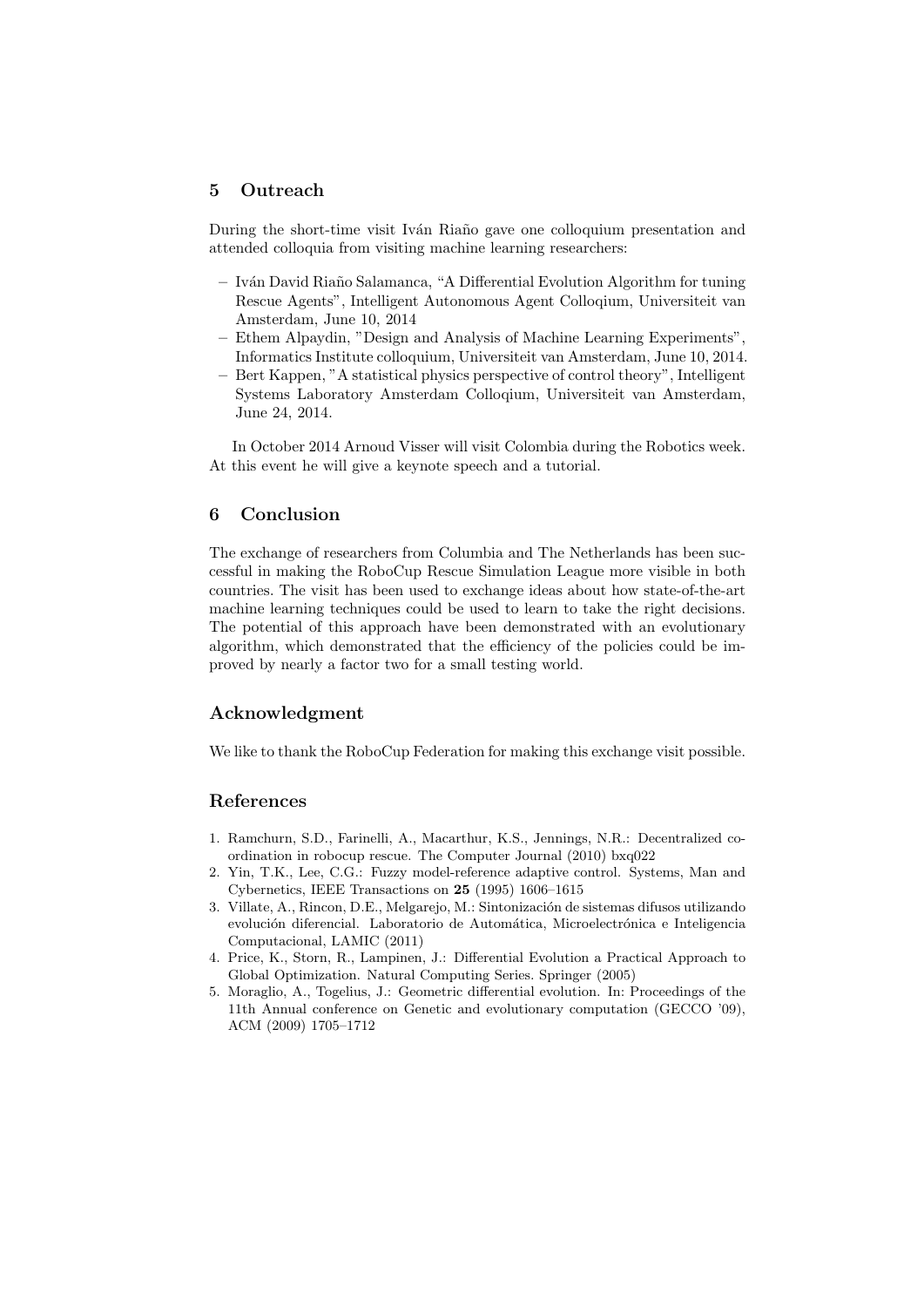- 6. Sutton, R.S., Barto, A.G.: Reinforcement Learning: An Introduction. Adaptive Computation and Machine Learning. MIT press (1998)
- 7. Hester, T., Stone, P.: The open-source texplore code release for reinforcement learning on robots. In Behnke, S., Visser, A., Xiong, R., Veloso, M., eds.: RoboCup-2013: Robot Soccer World Cup XVII. Lecture Notes in Artificial Intelligence. Springer Verlag, Berlin (2013)